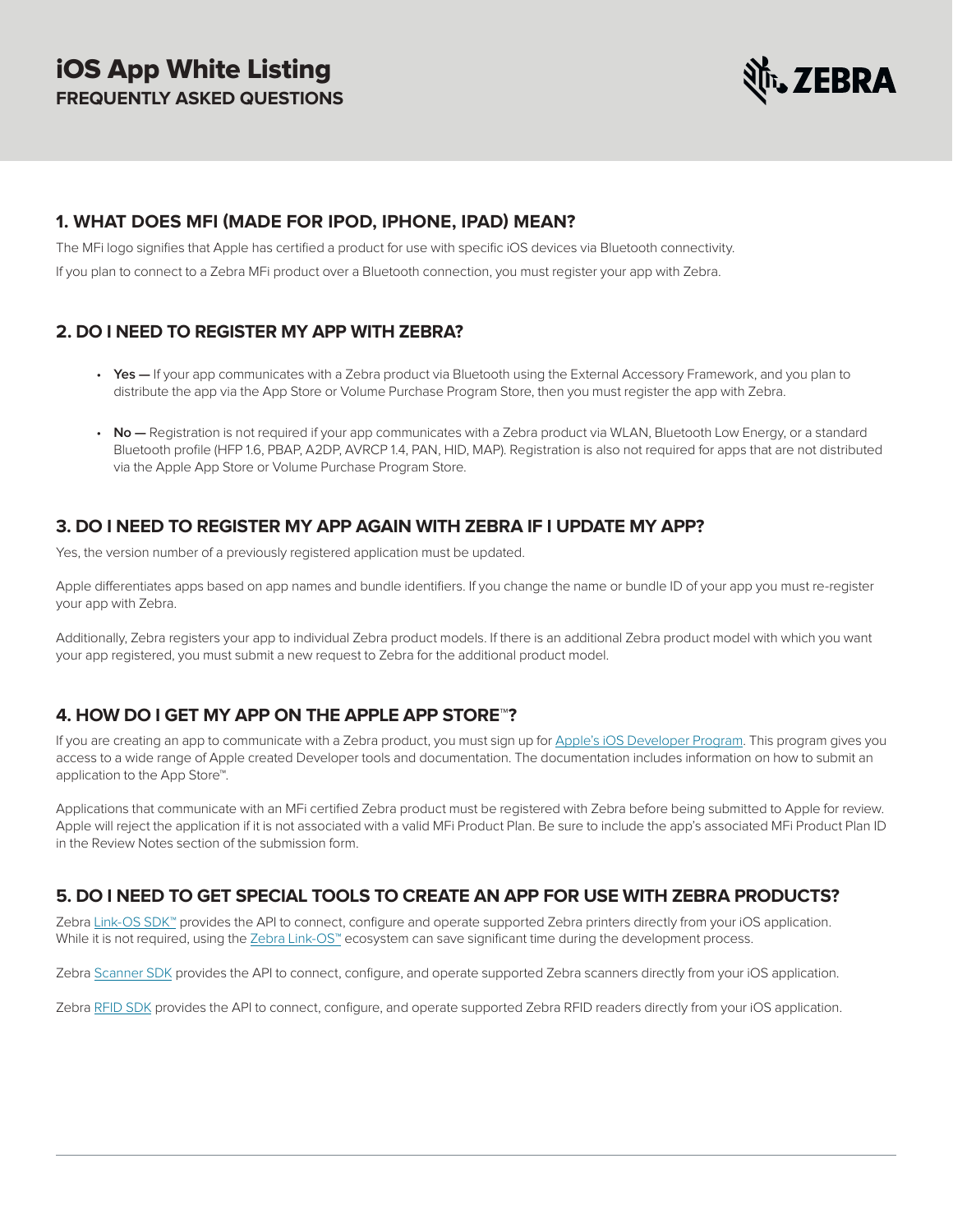

# **6. HOW DO I REGISTER MY APP WITH ZEBRA?**

Registration must be performed by Zebra, as we are the manufacturer of the product. Please send the required information listed in Appendix A to [iOSApp@zebra.com.](mailto:iOSApp@zebra.com) A Zebra engineer will contact you to proceed with the registration of your app.

**Note:** Refer to [Do I need to register my app again with Zebra if I update my app?](#page-0-0)

#### **RESOURCES**

[Zebra Link-OS MultiPlatform SDK](http://www.zebra.com/us/en/products-services/software/link-os.html)

[Zebra Scanner SDK](https://www.zebra.com/us/en/products/software/scanning-systems/scanner-drivers-and-utilities/scanner-ios-sdk.html)

[Zebra RFID SDK](https://www.zebra.com/us/en/support-downloads/software/developer-tools/zera-rfid-sdk-for-ios.html)

[Apple Developer Program](https://developer.apple.com/)

#### **PROCEDURE**

This section details the while listing process.



#### **DEVELOP YOUR APP**

Complete development and internal testing of your app. For apps that are designed to work with a Zebra MFi product, you must specify protocol names that match the target device. The Supported External Accessory Protocols key in your app's Info.plist list must contain one or more protocol names that match protocol names declared by the device. Your app must identify correct protocol names when enumerating connected devices using the External Accessory framework.

# **SEND YOUR APP TO ZEBRA FOR REVIEW**

App submission is required only for applications that communicate with Zebra printers.

Zebra prefers using TestFlight to receive apps for review. If you do not use TestFlight, Zebra can provide you with the details of one of our test devices. This will allow you to send your completed app to Zebra in the form of an .ipa file. Zebra also requires you to send an updated provisioning file and steps on how to print from your app.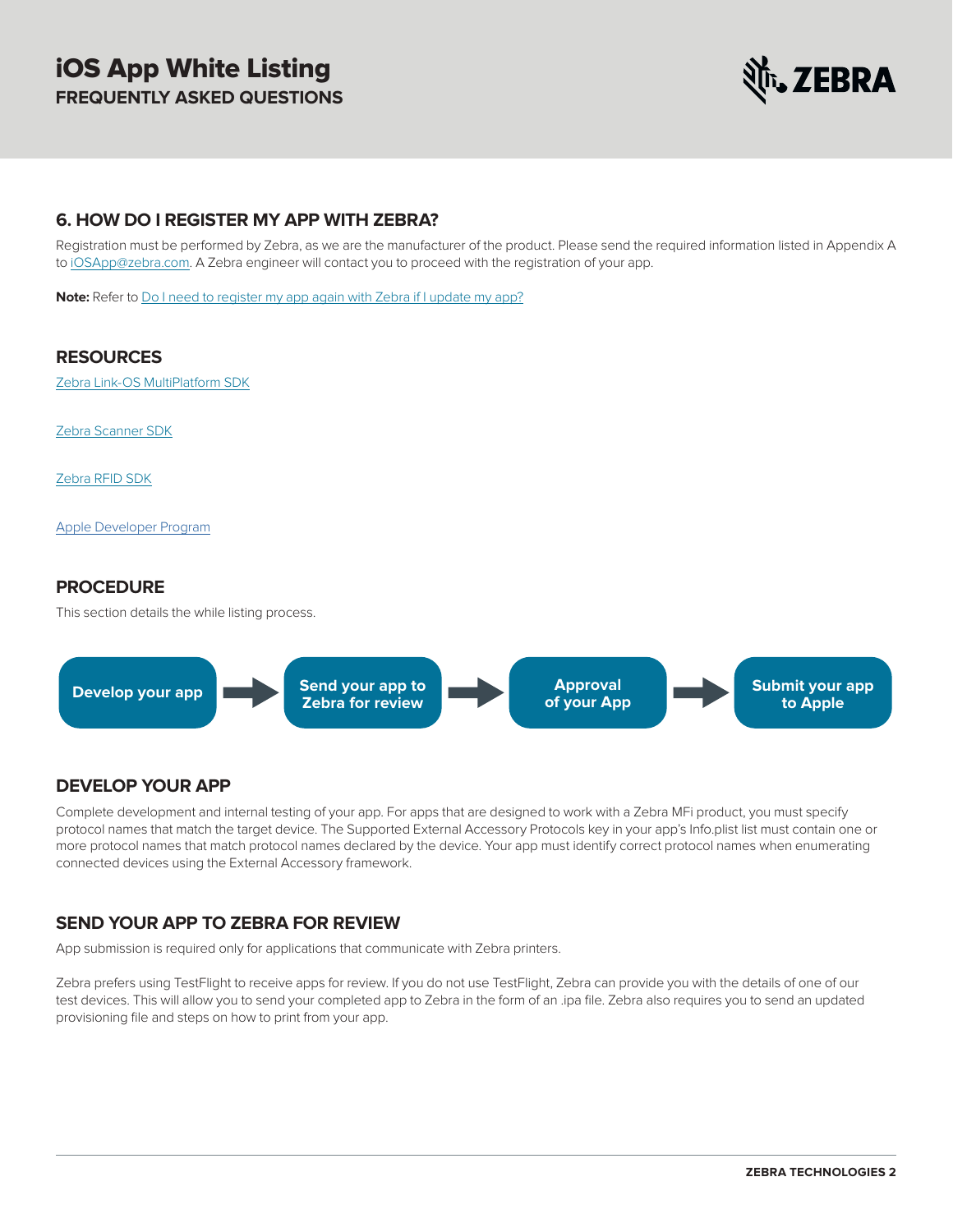

Zebra performs a high level overview of the application functionality. Review includes:

- **• Stability** The app will not freeze, lockup, or crash when interacting with the printer such as attempting to communicate with the printer and encountering the common error cases listed below.
	- o Printer unreachable by the client.
	- o Printer is out of media.
	- o Printer media door is left open.
- **• Printed Output** The app produces the expected printed output with acceptable print quality.
- **• Proper Zebra Branding**  Verify that, if present, usage of Zebra printer branding (logo, model number, etc.) meets [Zebra Technologies Global Brand Standards.](https://www.zebra.com/us/en/design.html)
- **•** While it is not mandatory, Zebra strongly recommends followin[g Best Practices in Designing a Printing Application.](https://km.zebra.com/kb/index?page=content&id=WH144)

**Note:** Zebra may request modification to your app before final approval. It may take several days for the registration process to complete

#### **APPROVAL OF YOUR APP**

Upon Zebra's approval of your app, we register (white-list) your app with Apple. After Apple approves the app, we send you the appropriate Product Plan ID (PPID) codes for Zebra MFi products.

**Note:** You must complete both of these steps for Apple to accept your app submission.

#### **SUBMIT YOUR APP TO APPLE**

Submit your app to Apple using the standard submission process. During submission, edit your metadata and include our PPID codes in the Review Notes section.

**Note:** Apple approves or rejects your application.

#### **7. DOES ZEBRA HAVE A DEVELOPER PROGRAM?**

Zebra understands that Independent Software Vendor (ISV) Partners have specific needs and requirements. Our ISV program is designed to provide you with access to the sales, marketing and technical support that you need to develop, integrate and promote your solutions in new markets around the globe.

For more information, visit [Zebra.com/ISV](http://www.zebra.com/ISV) and Connect with other developers in [Zebra's Developer Community.](http://developer.zebra.com/)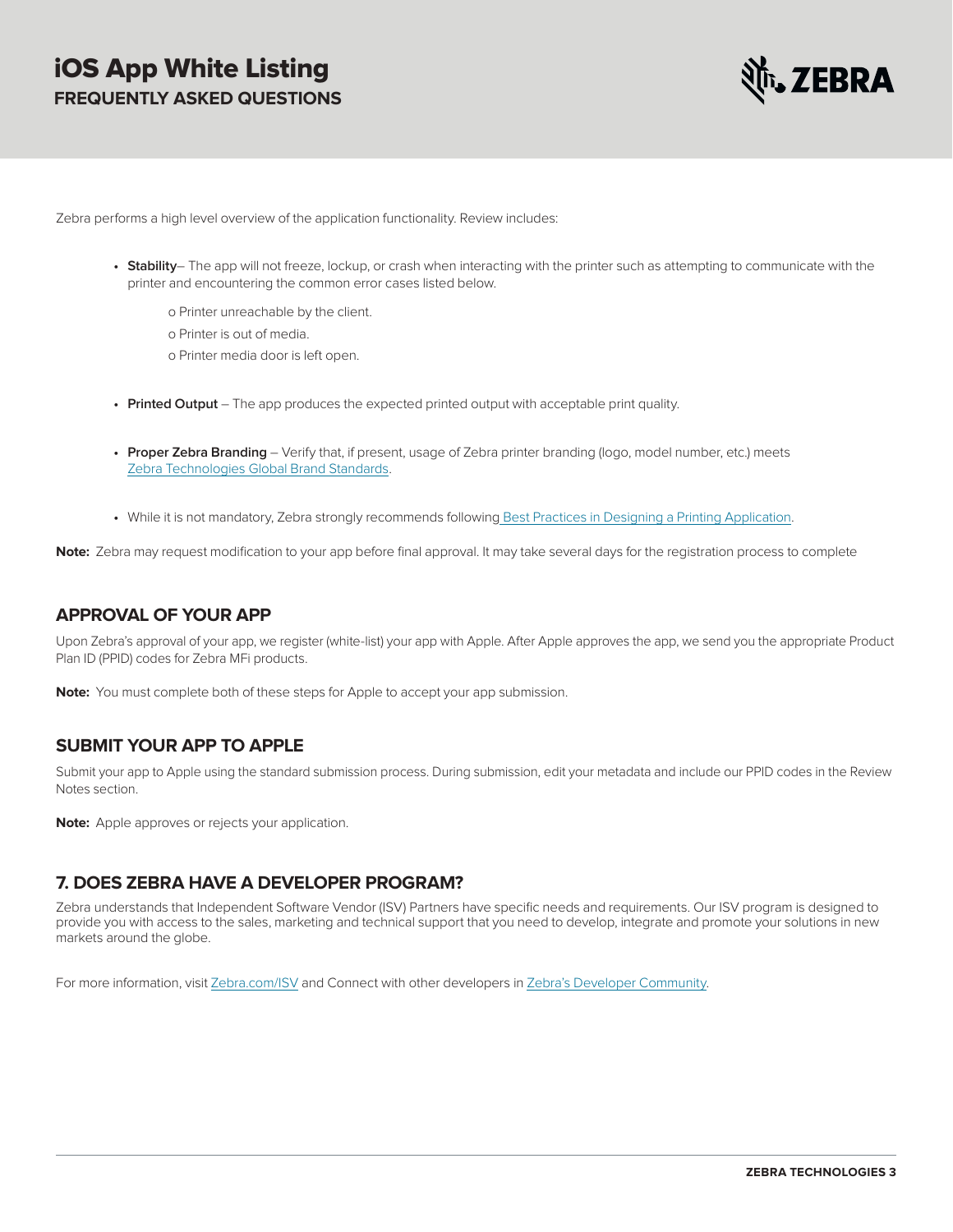

# **8. HOW DOES ZEBRA TEST OR RECOMMEND APPS?**

Zebra Technologies offers testing programs designed to enhance customer confidence about the performance of software applications developed for Zebra products.

Learn more about how you can leverage Zebra's Validation program to enhance your customer experience and marketing efforts at [Zebra.com/Validation](http://zebra.com/validation).

Zebra also documents ISV Partner software applications on select Zebra product pages. If you have interest in Zebra documenting your application, please contact us at [iOSApp@zebra.com](mailto:iOSApp@zebra.com).

# **APPENDIX A**

This appendix contains the app information that Apple requests on their online form.

# **REQUIRED INFORMATION**

1. Contact data (name, address, email, phone, company website):

- 2. App developer (company name):
- 3. MFi Zebra product(s) refer to the following table

# **ZEBRA MFI PRODUCT MODELS**

| <b>Mobile Printers</b> | <b>Stationary Printers</b> | <b>Scanners</b> |
|------------------------|----------------------------|-----------------|
| iMZ220                 | ZD410 D                    | CS4070          |
| iMZ320                 | ZD420 C                    | <b>RFD8500</b>  |
| <b>EM420</b>           | ZT410                      | <b>DS8178</b>   |
| QLn220                 | ZT420                      |                 |
| QLn320                 |                            |                 |
| QLn420                 |                            |                 |
| QLn220 Healthcare      |                            |                 |
| QLn320 Healthcare      |                            |                 |
| ZQ110 MSR              |                            |                 |
| ZQ110 no MSR           |                            |                 |
| ZQ510                  |                            |                 |
| ZQ520                  |                            |                 |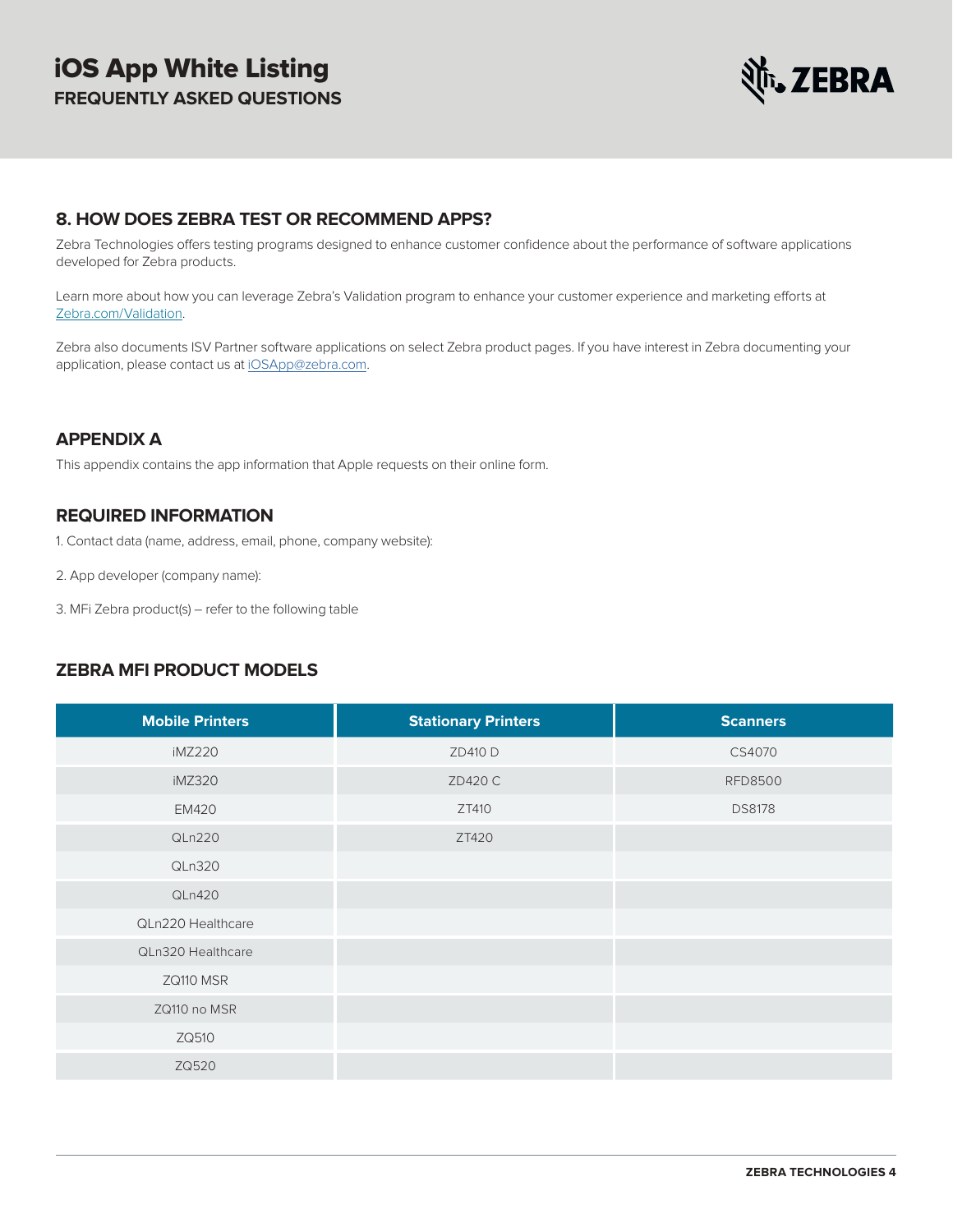# iOS App White Listing **FREQUENTLY ASKED QUESTIONS**



- 4. Name of app as it will appear in App Store:
- 5. App version:
- 6. Bundle identifier (com.domain.app):
- 7. Device protocol names used by this app (com.zebra.protocol):
- 8. Is this a new or existing app on the App Store? (New or Existing)
- 9. App description (as it will appear in App Store):
- 10. Indicate countries in which app will be available:
- 11. iOS devices to be released with:
- 12. iOS version to be supported:
- 13. Vertical market (Healthcare, Manufacturing, Retail, Transportation & Logistics):
- 14. Which Apple Distribution method will you use? (B2B, Standard App Store, Enterprise)
- 15. When are you planning to submit this app to the App Store?

#### **OPTIONAL INFORMATION**

- Does your app run on other operating systems besides iOS?
- Does your app run on Zebra Mobile Computers or Tablets?
- List any additional apps that work with Zebra products you want to promote with Zebra.
	- o Provide app icon
	- o App Name w/ link to app o Operating System(s)
	- o App Description o Zebra products o App Vertical

#### **DOCUMENT CONTROL**

| <b>Version</b> | <b>Date</b>    | <b>Description</b>                                            |
|----------------|----------------|---------------------------------------------------------------|
| 4              | February, 2017 | Added additional information for scanner and RFID products    |
|                | November, 2016 | Revised process to include additional MFi products.           |
|                | February, 2016 | Revised process, updated for clarity, and modified Appendix A |
|                | February, 2013 | Initial Release                                               |

All links and information correct at time of writing.